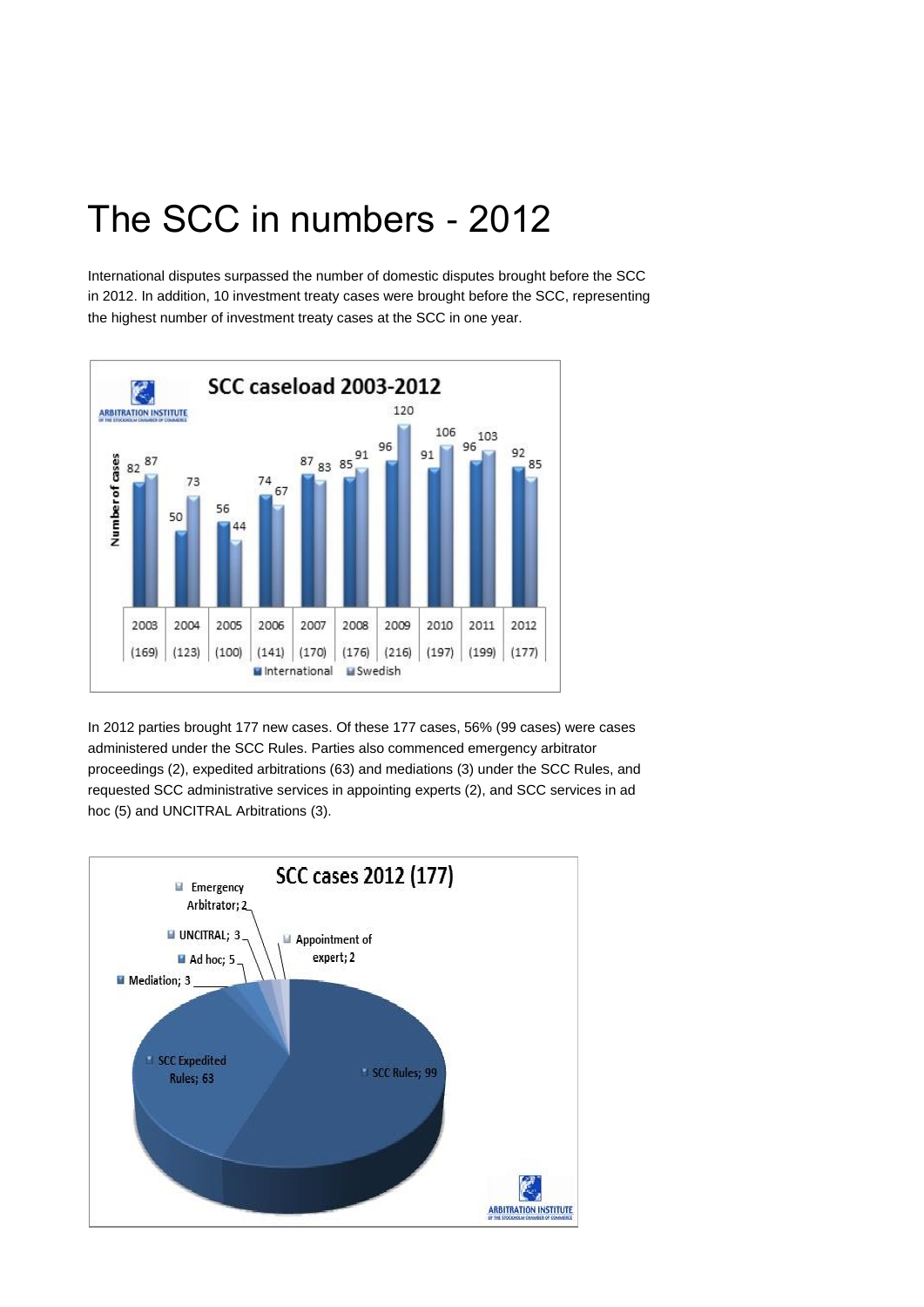Parties from forty-five different countries commenced their arbitral proceedings before the SCC. Most of the parties came from Western Europe, followed by parties from Eastern Europe, Asia, North America, the Middle East, Africa and South America. Swedish parties appeared most frequently before the SCC. Of the international parties, Russian parties continued to be the second most frequent nationality represented at the SCC, followed by Chinese, Norwegian, German and Finnish parties.



Most frequently, parties brought disputes arising out of service and supply agreements, representing 22,6% and 18,6% of the cases registered during 2012, respectively. Parties also brought disputes concerning business acquisitions (14,7%), real estate (8,5%), investment treaty protection (5,6%), license agreements (4,5%), joint ventures (4%), intellectual property (2,8%), among others.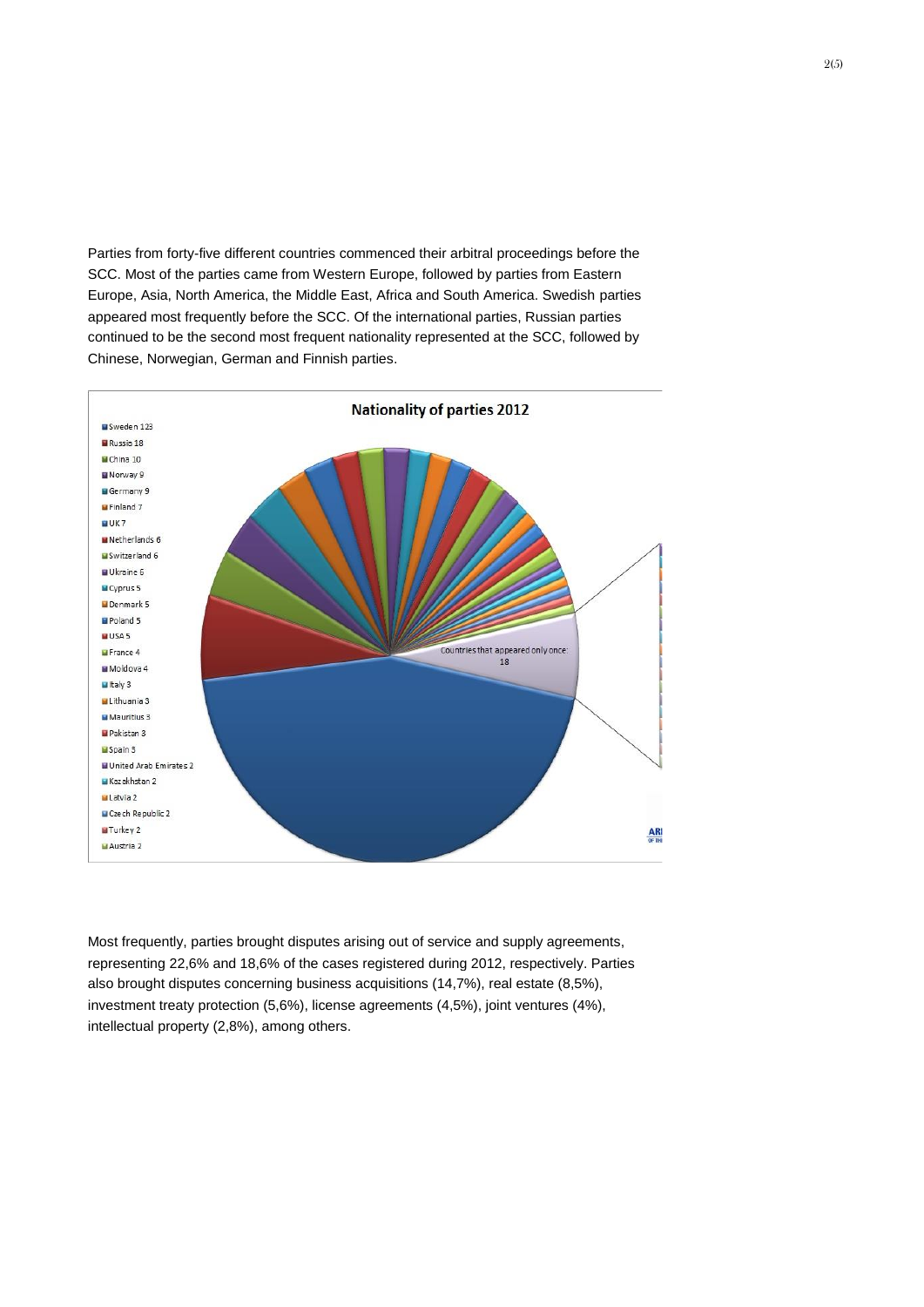

## **Investment treaty arbitration cases**

The SCC has become a leading center for the resolution of investment treaty arbitration. Since 1993 parties have brought 57 investment disputes to the SCC, 43 of which were brought from 2003. In 2012, the SCC registered ten investment treaty cases.



Eight out of the ten investment treaty arbitrations were brought under alleged BITs violations and two of them were brought under alleged violations of the Energy Charter Treaty (ECT). The ECT lists the SCC as one of the three options for investor-state dispute resolution,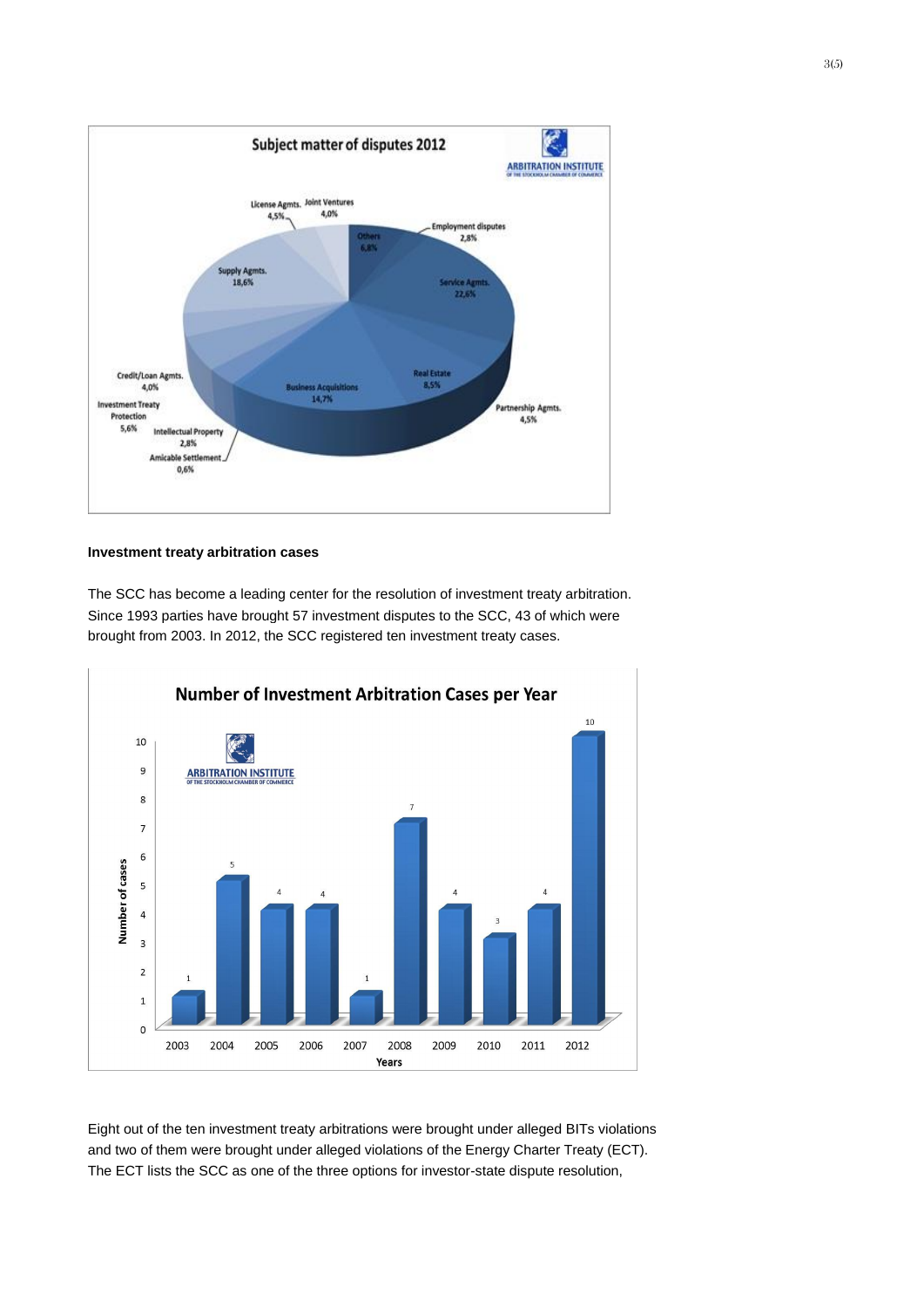together with ICSID and UNCITRAL Arbitration Rules (ad hoc proceedings).

50% of all new investment treaty arbitrations in 2012 were administered under SCC Rules. 30% of the investment disputes were conducted under ad hoc proceedings and 20% under UNCITRAL Arbitration Rules.<sup>1</sup>